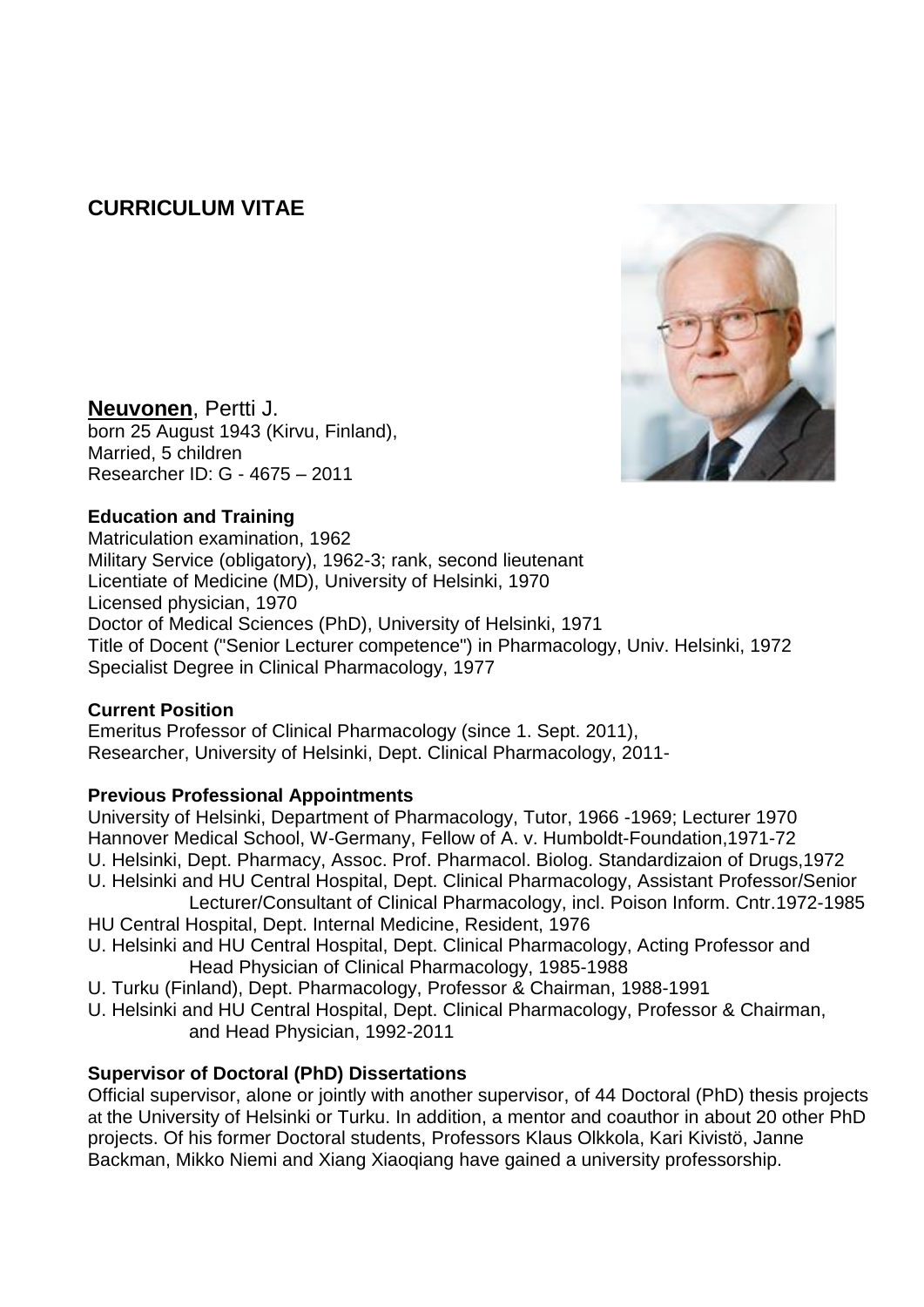### **Reviewer for Professorships**

Århus University, Denmark: Professor in Clinical Pharmacology (1992-1993) Jordan Univ. Science and Technology: Assoc. Professor in Pharmacology (1991) Odense University, Denmark: Professor in Human Pharmacology (1994, 1995) University of Helsinki, Finland: Professor in Pharmacology (2001-2002 and 2007) University of Turku, Finland: Professor in Pharmacology (2010)

#### **Editorial Board Memberships**

Clinical Pharmacokinetics, Eur J Clin Pharmacol, Int J Clin Pharmacol Ther, Brit J Clin Pharmacol, Current Diabetes Reviews

#### **Scientific Positions of Trust and Administrative Tasks**

Government's Advisory Board on Pharmaceutical Services, Expert Member,1975-2006 Ministry of Social Affairs & Health, National R&D Centre, Clin. Pharmacol. Advisor, 1987-2007 Social Insurance Institute, social medicine and drug committees, Member, 1996-2010 Helsinki Univ. Central Hospital, Drug Advisory Board, Expert Member 1976-87, 1993-2016 Univ. Helsinki/ HU Central Hospital, Ethics Committee, Member 1993-99, Chairman 1997-99 Hospital District of Helsinki & Uusimaa, Coordinating Ethics Comm., Member & Chair, 2000-5

U. Helsinki, Med. Faculty, Clinical Med. Instit., Board member, 1994-8, 03-8, deputy chair 06-8 U. Helsinki, Med. Faculty, Clinical Med. Instit., Chairm. of the Diagnostic-Therap. Dept., 02-11 Finnish Academy of Science & Letters, Member 1998–, Secretary of the Medical group 2005-8 Finnish Clinical Drug Research Graduate School, Founder, and Director 1995-2011

Finnish Pharmacological Society, Board member and Secretary 1977-1985 Finnish Society for Clinical Pharmacology, Board member 1994-2008, Chairman 1994-2000 German Society for Experimental and Clinical Pharmacology and Toxicology, Member British Pharmacological Society, Member

European Association of Clinical Pharmacology and Therapeutics, Delegate 1996-2002

### **Awards**

The Drug Absorption Foundation Lecturer (Edinburgh) 1993 The Lauri Saxén prize (U. Helsinki) 1997 "for distinguished activities in educating researchers" The Maud Kuistila prize (Finland) 2003 "to a distinguished instructor of medical researchers" ISI HighlyCited (pharmacology), in 2005, 2008, 2015, 2016 (ThomsonReuters) The BCPT Nordic Prize in Basic & Clinical Pharmacology & Toxicology, 2011 FDA Office of Clinical Pharmacology (USA) medal, 2011 Honorary Member of the Finnish Society for Clinical Pharmacology, 2011

### **Publications**

About 515 original articles, and 180 (most in Finnish) reviews or textbook chapters.

| 92 originals, 1 review                                       |
|--------------------------------------------------------------|
| 84 originals                                                 |
| 59 originals                                                 |
| Basic & Clin. Pharmacol. & Toxicol.: 36 originals, 3 reviews |
| 14 originals                                                 |
|                                                              |

Other journals, e.g., BMJ, Lancet, Diabetologia, Clin. Pharmacokin., Drugs, Pharmacogen. Genomics, Anesthesiology, Anesth. Analgesia, Br. J. Anaesth., Acta Anaesthesiol. Scand., Eur. J. Pharmacol., Br. J. Pharmacol., Int. J. Clin. Pharmacol. Ther. Toxicol., J. Clin. Pharmcol., Drug Safety, Obstetr. Gynecol., Pharmacol. Reviews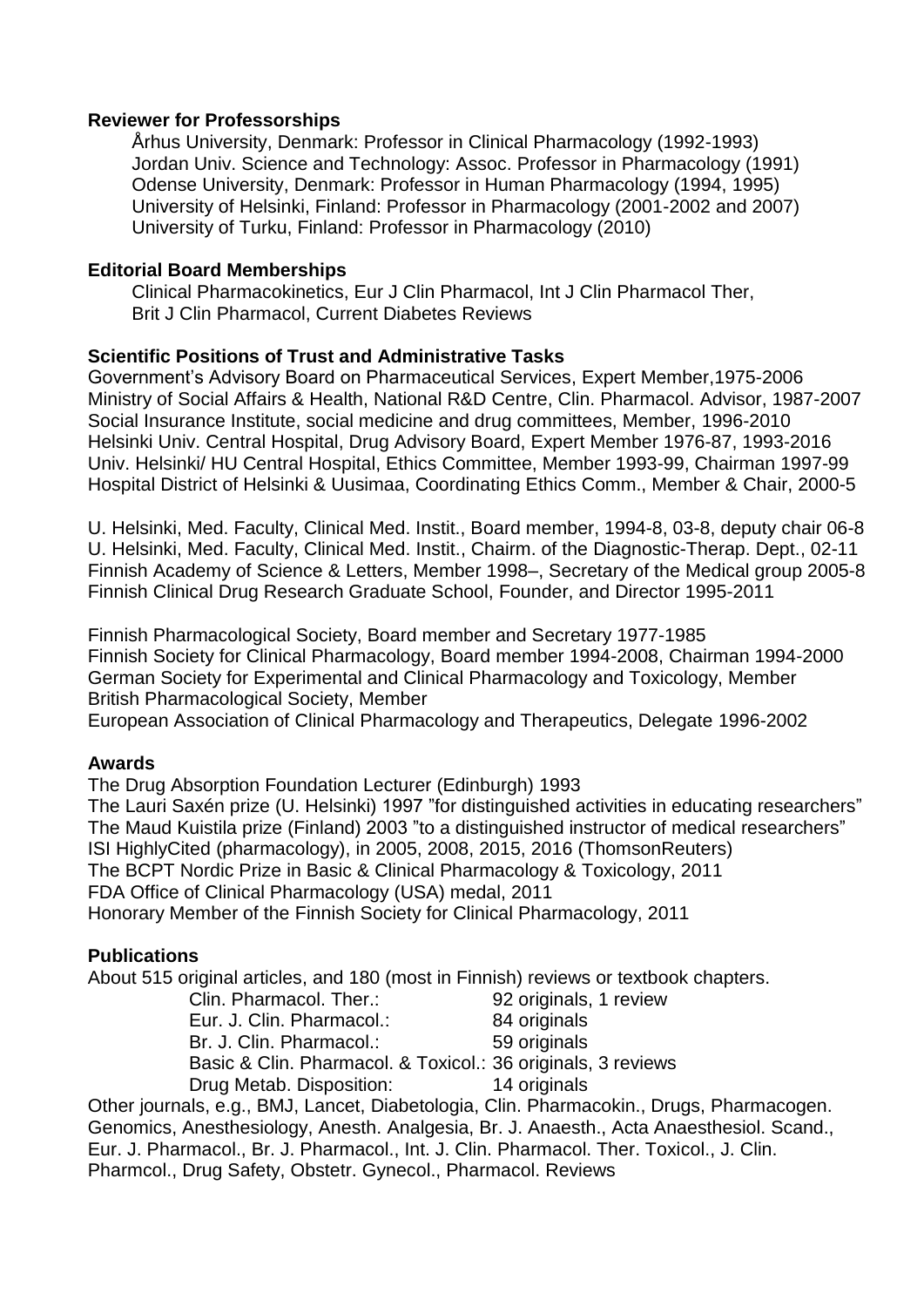**Hirsch Index:** 74 (Web of Science, Oct. 2016) **Number of citations:** about 21 000.

**Textbook in Clinical Pharmacology and Drug Therapy (Kliininen Farmakologia ja Lääkehoito)** - Chairman of the Editorial board (and a writer of several chapters) of the Finnish textbook for medical students and clinicians:

1994 (1. ed., 800 pages) 2002 (2. ed., 1067 pages) 2011 (3. ed., 1032 pages)



#### **Research topics**

Prof. Neuvonen´s Research topics include several aspects of Clinical Pharmacology, e.g. Clinical Pharmacokinetics, Drug Metabolism and Transport, Drug-Drug Interactions, Food-Drug Interactions, Pharmacogenetics, Effect of Diseases (liver cirrhosis, renal failure, migraine attacks) on Pharmacokinetics, Clinical Toxicology, Acute Intoxications, Adverse Effects, Pharmacoepidemiology, etc.

### **Detection and exploration of previously unrecognized drug interactions and adverse effects** (1970-2016).

Neuvonen published his first drug-drug interaction studies already in the early 1970s, e.g., "Interference of iron with the absorption of tetracyclines in man" (Neuvonen et al., BMJ 1970). This study prompted The Leading Acticle in BMJ, because, at that time, oral tetracyclines and iron preparations were commonly administered to patients with chronic infections. In addition, he also showed that, doxycycline elimination rate was clearly increased in the patients, who used barbiturates (Neuvonen and Penttilä, BMJ 1974) or other inducing antiepileptics, e.g., carbamazepine (Penttilä et al., BMJ 1974), thus increasing the risk of subtherapeutic antibiotic concentrations.

**CYP3A-mediated drug interactions**. Neuvonen and his co-workers have and published nearly 70 studies on the CYP3A4-mediated drug interactions, since the early 1990s. Their findings have uncovered, e.g., that i**traconazole** (and ketoconazole) can cause **potentially hazardous interactions with, e.g., midazolam, triazolam, buspirone, terfenadine,**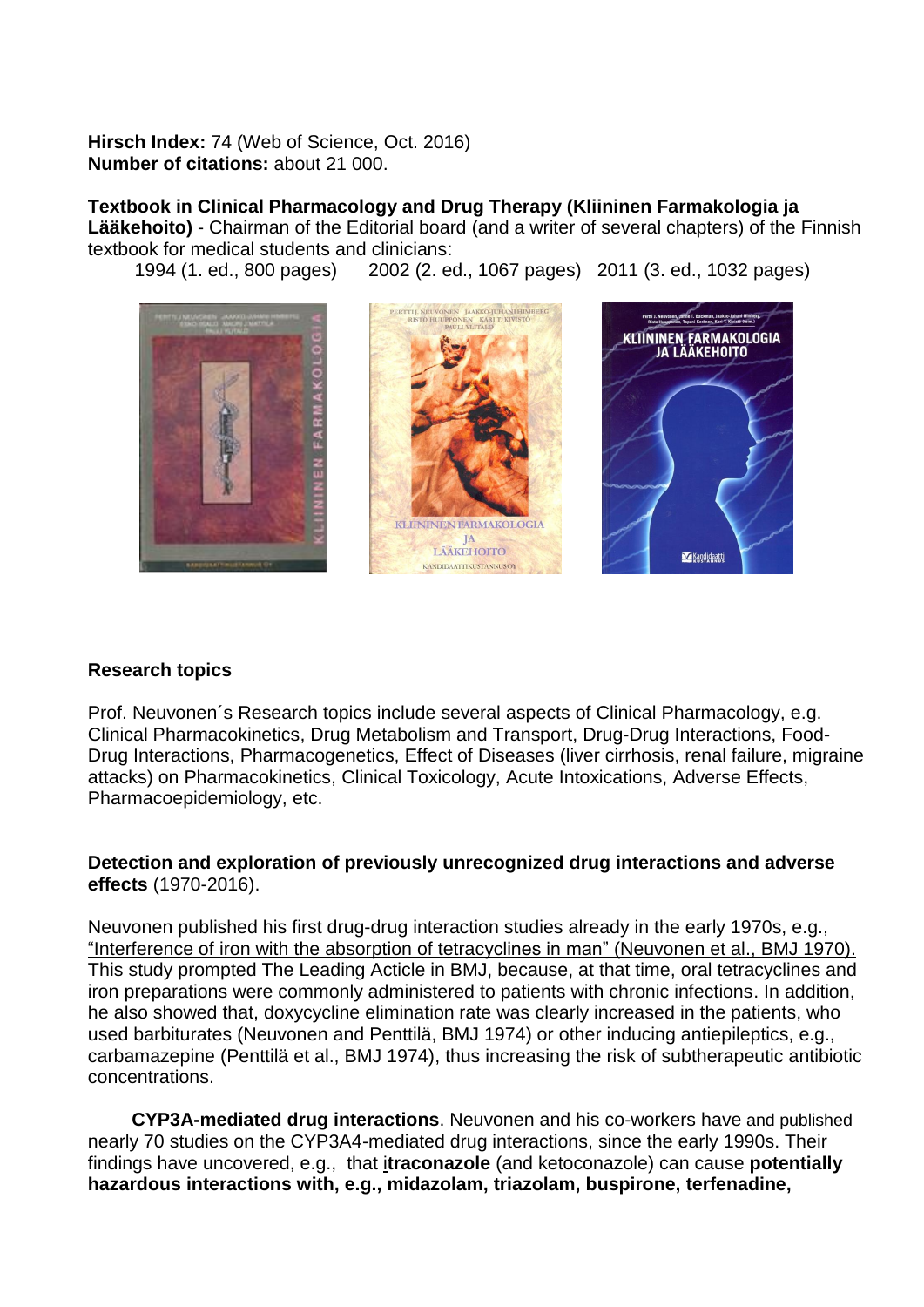**dexamethasone, methylprednisolone, budesonide, lovastatin, simvastatin, atorvastatin, quinidine, digoxin, felodipine, oxycodone and buspirone.** The mechanism of these interactions usually is either the inhibition of CYP3A4/5 enzyme, or of P-glycoprotein transporter (as in the case of digoxin), or both**.** The group has characterized also the effects of the doses and routes of administration of victim and perpetrator drugs on the extent of interaction, as well as the duration of the interaction potential.

These findings, which later have been confirmed by many other groups, were in a strong discrepancy with the product information of Sporanox, which in 1992 stated that itraconazole does not inhibit drug metabolism. Today, itraconazole is the recommended probe inhibitor for CYP3A-mediated interaction studies, e.g., in the guidelines of FDA for drug industry. Itraconazole and ketoconazole cause only moderate or minor interactions with prednisolone, pravastatin, zopiclone, zolpidem, morphine, tramadol, ketamine or tzafirlukast. In addition, our group has demonstrated many potential drug interactions caused by fluconazole, voriconazole and miconazole.

After we had found that simvastatin, lovastatin, buspirone, midazolam, and triazolam are sensitive and selective substrates of CYP3A4, we could use these drugs as probes in our further studies, in which the CYP3A-mediated interaction potential of suspected perpetrators were studied in healthy volunteers using standardized conditions and in patients, who used inhibitors or inducers. Thus, we could determine the **interaction potential of many perpetrators such as erythromycin, roxithromycin, azithromycin, chlarithromycin, diltiazem, verapamil, saquinavir, imatinib, grapefruit juice, rifampicin, carbamazepine and St. John Wort, with CYP3A4 substrate drugs.** The results of these studies have been published in more 100 papers between 1993-2016.

**Interaction potential of fruit juices.** Neuvonen and his co-workers have studied the pharmacokinetic effects of fruit juices since the 1990s. They have found that **grapefruit juice can** markedly, even up to 5-10-fold, **increase the AUC** of many orally ingested drugs (e.g., buspirone, ketamine, oxycodone, simvastatin, lovastatin, atorvastatin, cisapride and ticagrelor (by inhibiting intestinal CYP3A). In contrast to these effects, grapefruit juice, apple juice and orange juice can markedly **decrease the AUC of, e.g., celiprolol** (Lilja et al., 2003) and aliskiren (Tapaninen et al., 2010) by reducing their transporter-mediated absorption. Furthermore, grapefruit juice may **inhibit the metabolic activation** of clopidogrel and prasugrel (Holmberg et al., 2014; 2015).

**Statin interactions.** Neuvonen and his group discovered in the 1990s, that inhibitors of CYP3A4 can greatly (up to 10-20-fold) increase plasma concentrations of lovastatin, simvastatin and of their active acid forms. The effect on atorvastatin was somewhat smaller. The inhibition of CYP3A4 explained the increased muscle toxicity of these statins caused by, e.g., azole antimycotics, erythromycin derivatives, verapamil and diltiazem, but not the increased toxicity of statins caused by gemfibrozil. We could then show that gemfibrozil increased plasma concentrations of lovastatin acid and of simvastatin acid but not of their parent lactones. This effect of gemfibrozil on statins is mainly caused by an inhibition of the OATP1B1-mediated hepatic uptake, which increases their plasma exposure and muscle toxicity (Neuvonen PJ, Niemi M, Backman JT. Drug interactions with lipid-lowering drugs: Mechanisms and clinical relevance. CPT 2006:80:565-81). The increased muscle toxicity of gemfibrozil-cerivastatin combination has even a more complex mechanism, because its main perpetrator is the glucuronid metabolite of gemfibrozil, which is an inhibitor of both CYP2C8 and OATP1B1.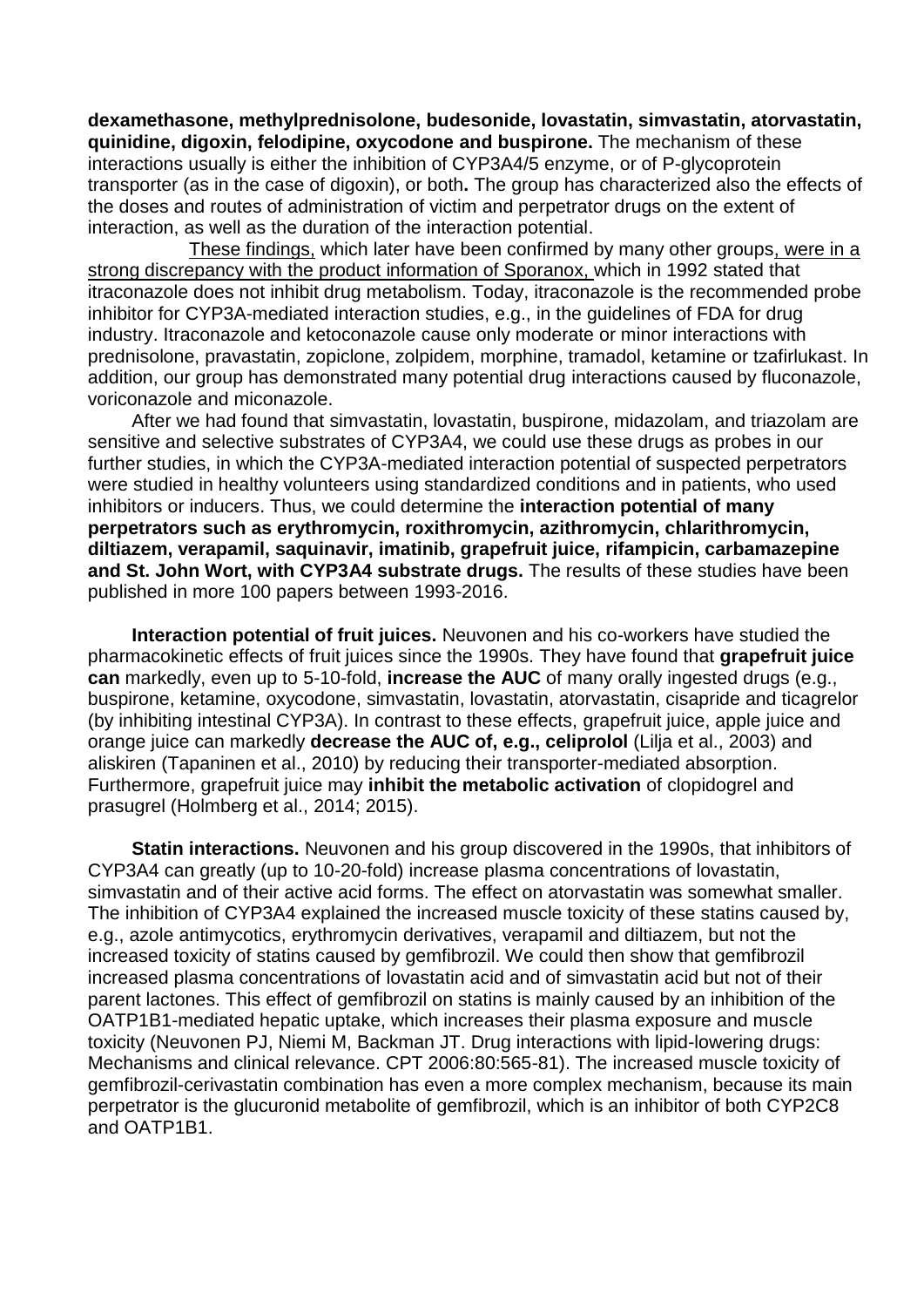**CYP2C8 in drug metabolism.** During the latest 15 years, Prof. Neuvonen, together with his former PhD students and todays Professors Janne Backman and Mikko Niemi, has extensively studied the role of CYP2C8 in the metabolism of drugs, CYP2C8-mediated drug interactions, and inhibitors of CYP2C8. They could identify many generally used drugs, which are mainly metabolized by CYP2C8, or which are potent inhibitors of this enzyme. The interaction potential of these drugs had not been recognized earlier, even though some of them had been in clinical use for decades. **CYP2C8 is responsible for the metabolism and elimination of, e.g., cerivastatin, repaglinide, rosiglitazone, pioglitazone and montelukast. Gemfibrozil and clopidogrel,** mainly via formation of their glucuronidmetabolite**, are potent inhibitors of CYP2C8.** Our observations explain the high risk of, often fatal, muscle toxicity associated with the combined use of cerivastin and gemfibrozil (and of clopidogrel), which led to the withdrawal of cerivastatin from the market in 2001. Similarly, gemfibrozil and clopidogrel can markedly increase the risk of hypoglycaemia when used with repaglinide. These studies on the role of CYP2C8 in drug metabolism and interactions have been published since 2002 in about 40 original papers, and recently reviewed (Backman et al., Pharmacol. Reviews, 2016).

**OATP1B1 and other membrane transporters in pharmacokinetics and drug interactions.** Together with Professor Niemi and other co-workers, Prof. Neuvonen has studied the significance of OATP1B1, BCRP and some other membrane transporters in the pharmacokinetics and interactions of drugs, e.g., statins. Furthermore, the group has investigated the effect of genetic polymorphisms in membrane transporters on individual differences in pharmacokinetics. In particular, the OATP1B1 has been in focus (Niemi M, Pasanen MK, Neuvonen PJ: Organic anion transporting polypeptide 1B1: a genetically polymorphic transporter of major importance for hepatic drug uptake. Pharmacol. Reviews 2011).

**Tizanidine and CYP1A2.** Tizanidine had been in clinical use for two decades until Neuvonen´s group discovered that tizanidine nearly exclusively is eliminated by CYP1A2, and that inhibitors of this enzyme drastically increase its plasma concentrations causing potentially life-threatening adverse effects. Fluvoxamine increased the mean AUC of tizanidine more than 30-fold, and ciprofloxacin increased tizanidine AUC more than 10-fold. Tizanidine caused a strong hypotension when ingested with fluvoxamine or ciprofloxacin but not when taken alone (Granfors et al., 2004 x 3).

**Acute intoxications can uncover unrecognized properties of drugs.** Two cases of **sotalol intoxication**, admitted to the Helsinki University hospital demonstrated for the first time in humans that sotalol prolongs the QT-interval and can cause life-threatening cardiac arrhythmias (Neuvonen et al., 1979). This beta-blocking agent had been in clinical use for nearly 10 years in many countries. In clinical trials, sotalol had been used in huge doses (several grams/day) without any comments on its QT-prolonging or cardiotoxic property. Soon after the publication of these two cases of sotalol intoxication, many similar cases were found in Finland and elsewhere. We could show that also therapeutically used high sotalol doses were associated with considerably prolonged QT-interval and risk of torsade de pointes, thus confirming the earlier unrecognized fact that sotalol is a "different" beta-blocking agent (Neuvonen et al., CPT 1982).

In 1992, five fatal cases of acute serotonin syndrome occurred within 6 months in Finland in subjects who had ingested overdosages of moclobemide-citalopram or moclobemideclomipramine combinations. Three of these subjects had ingested only a moderate mixed overdose. These cases indicated the substantial risk caused by the combined ingestion of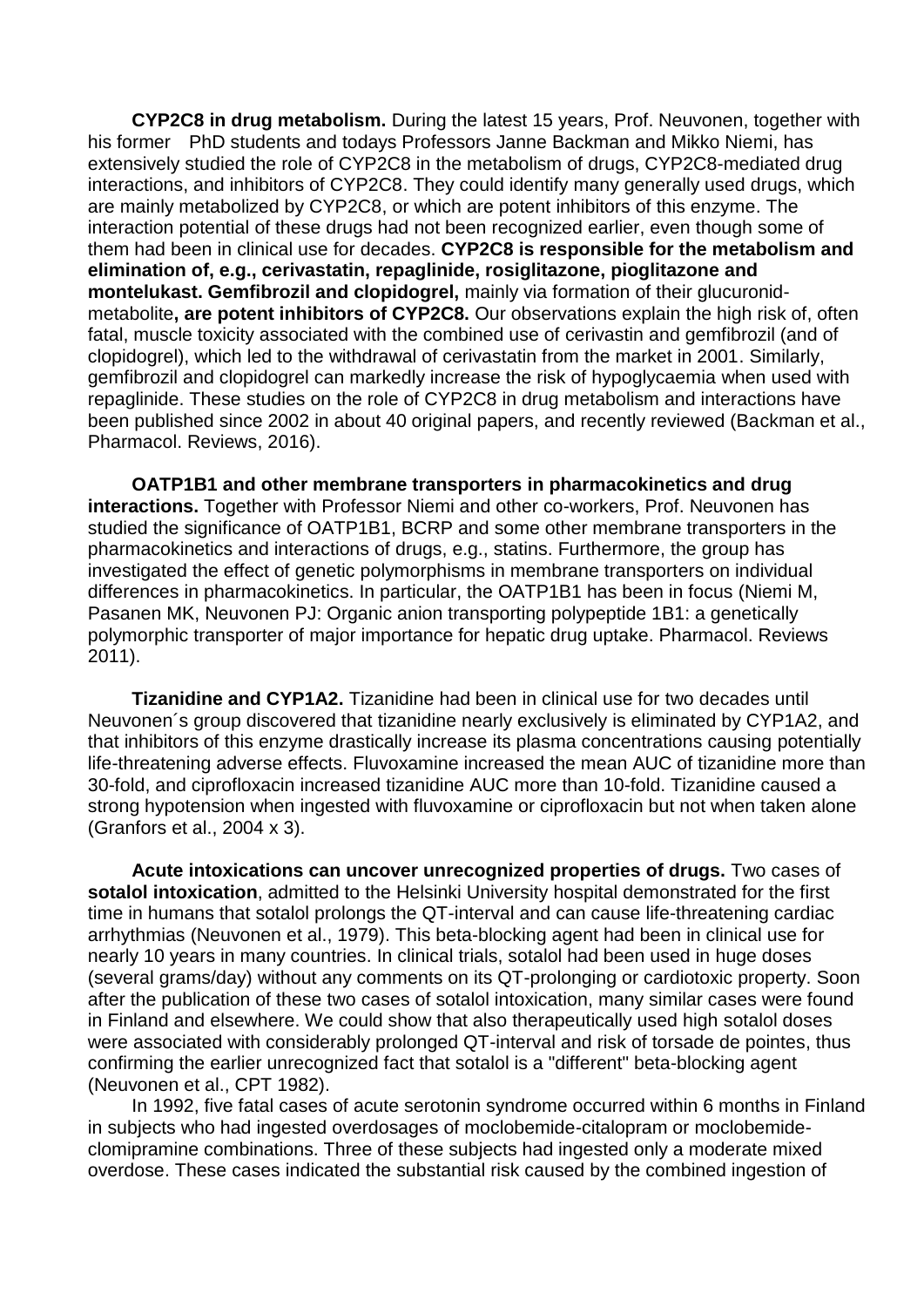moclobemide and serotonergic drugs, even after their relatively small overdoses, although moclobemide overdosage alone was known to be relatively harmless.

**Activated charcoal as gastric decontaminator in acute drug overdosages.**

Neuvonen and his groups have shown in experimental and clinical studies in humans, that activated charcoal, when given in adequate doses and early enough, can substantially reduce gastrointestinal absorption of many drugs, also after ingestion of their high toxic doses. The group has characterized, e.g., the effect of charcoal dose, effect of lag time in its administration, and effect of gastric content on the antidotal effect of orally administered charcoal. In addition, the group has discovered that, given in multiple doses, activated charcoal can accelerate elimination of certain drugs by increasing their excretion into gastrointestinal tract. These, about 40 studies on activated charcoal, performed from the 1980 on, have led to significant changes in treatment of acute intoxications. Today, activated charcoal has replaced, in many cases, Ipecac and gastric lavage as gastrointestinal decontaminant (reviews: Neuvonen,1982; Neuvonen & Olkkola, 1988).

# **The most cited Publications of Pertti Neuvonen**, citation numbers from WoS, Oct. 2016

- 1. **Neuvonen PJ**, Niemi M, Backman JT: Drug interactions with lipid-lowering drugs: Mechanisms and clinical relevance. Clin Pharmacol Ther 2006:80:565-81. (409 cit.)
- 2. Niemi M, Backman J, Fromm MF, **Neuvonen PJ**, Kivistö K: Pharmacokinetic interactions with rifampicin: Clinical relevance. Clin Pharmacokinetics 2003;42:819-50. (333 cit.)
- 3. Olkkola KT, Backman JT, **Neuvonen PJ**: Midazolam should be avoided in patients receiving systemic antimycotics ketoconazole or itraconazole. Clin Pharm Ther 1994:55;481-485. (312 cit.)
- 4. **Neuvonen PJ**, Kantola T, Kivistö KT: Simvastatin but not pravastatin is very susceptible to interaction with the CYP3A4 inhibitor itraconazole. Clin Pharmacol Ther 1998:63:332- 41 (304 cit.)
- 5. Niemi M, Schaeffeler E, Lang T, Fromm MF, Neuvonen M, Kyrklund C, Backman JT, Kerb R, Schwab M, **Neuvonen PJ**, Eichelbaum M, Kivistö KT: High plasma pravastatin concentrations are associated with single nucleotide polymorphisms and haplotypes of organic anion transporting polypeptide-C (OATP-C, SLCO1B1). Pharmacogenetics 2004:14:429-440. (295 cit.)
- 6. Pasanen MK, Neuvonen M, **Neuvonen PJ**, Niemi M: SLCO1B1 polymorphism markedly affects the pharmacokinetics of simvastatin acid. Pharmacogenetics & Genomics 2006:16:873-9. (255 cit.)
- 7. Niemi M, Pasanen MK, **Neuvonen PJ**: Organic anion transporting polypeptide 1B1: a genetically polymorphic transporter of major importance for hepatic drug uptake. Pharmacological Reviews 2011:63:157-181. (251 cit.)
- 8. Olkkola KT, Aranko K, Luurila H, Hiller A, Saarnivaara L, Himberg J-J, **Neuvonen PJ**: A potentially hazardous interaction between erythromycin and midazolam. Clin Pharmacol Ther 1993:53:298-305. (249 cit.)
- 9. Niemi M, Backman JT, Kajosaari LI, Leathart JB, Neuvonen M, Daly AK, Eichelbaum M, Kivistö KT, **Neuvonen PJ**: Polymorphic organic anion transporting polypeptide 1B1 is a major determinant of repaglinide pharmacokinetics. Clin Pharmacol Ther 2005:77:468- 78. (248 cit.)
- 10.Backman JT, Kyrklund C, Neuvonen M, **Neuvonen PJ**: Gemfibrozil greatly increases plasma concentrations of cerivastatin. Clin Pharmacol Ther 2002:72:685-91. (231 cit.)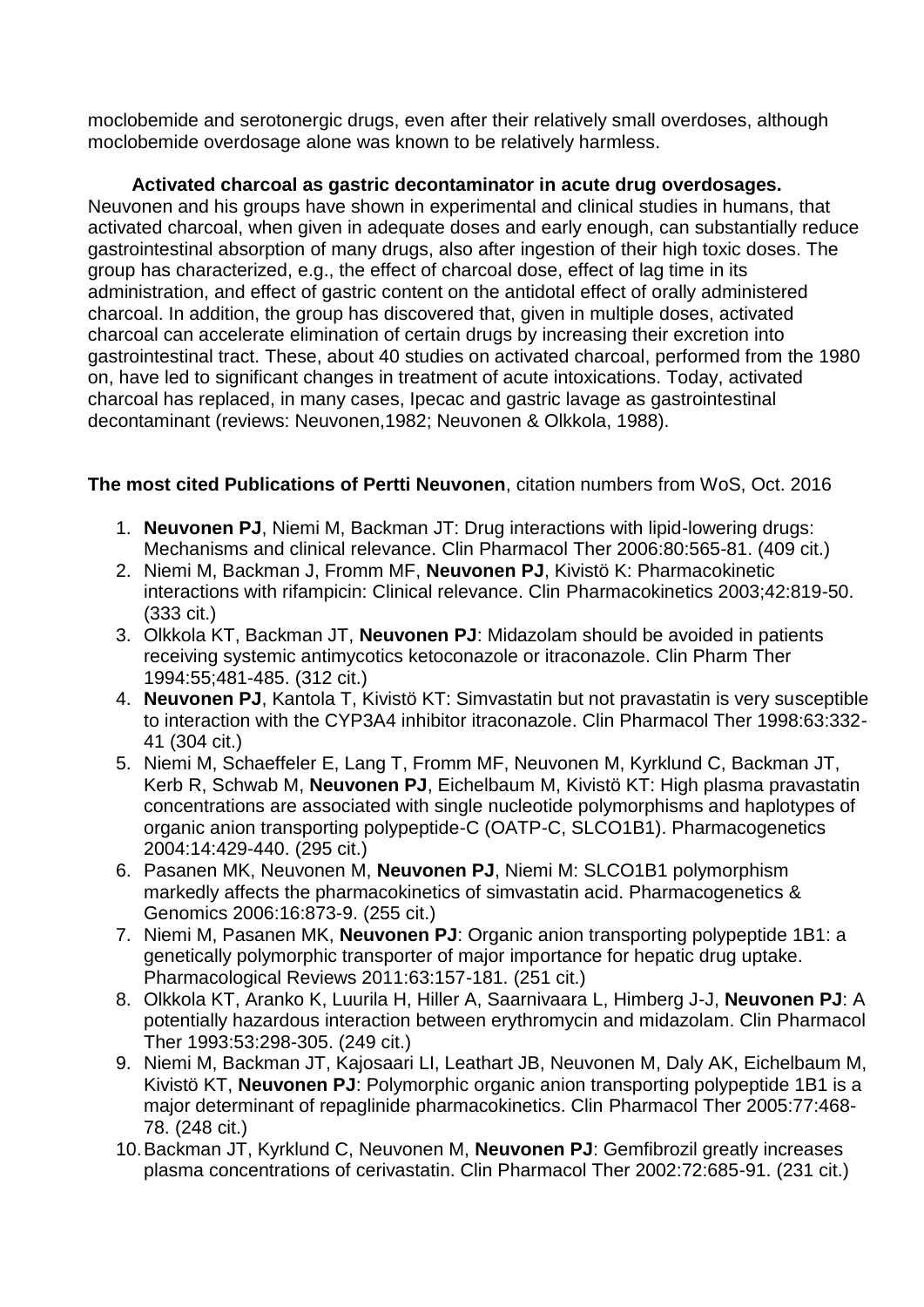- 11.Kantola T, Kivistö KT, **Neuvonen PJ**: Erythromycin and verapamil considerably increase serum simvastatin and simvastatin acid concentrations. Clin Pharmacol Ther 1998:64:177-82. (220 cit.)
- 12.Varhe A, Olkkola KT, **Neuvonen PJ**: Oral triazolam is potentially hazardous to patients receiving systemic antimycotics ketoconazole or itraconazole. Clin Pharmacol Ther 1994:56:601-7. (220 cit.)
- 13.Pasanen MK, Fredrikson H, **Neuvonen PJ**, Niemi M: Different effects of SLCO1B1 polymorphism on the pharmacokinetics of atorvastatin and rosuvastatin. Clin Pharmacol Ther 2007:82:726-33. (207 cit.)
- 14.Kantola T, Kivistö KT, **Neuvonen PJ**: Effect of itraconazole on the pharmacokinetics of atorvastatin. Clin Pharmacol Ther 1998:64:58-65. (207 cit.)
- 15.Lilja JJ, Kivistö KT, **Neuvonen PJ**: Grapefruit-simvastatin interaction: Effect on serum concentrations of simvastatin, simvastatin acid and HMG-CoA reductase inhibitors. Clin Pharmacol Ther 1998:64:477-83. (204 cit.)
- 16.Backman JT, Kyrklund C, Kivistö KT, Wang J-S, **Neuvonen PJ**: Plasma concentrations of active simvastatin acid are increased by gemfibrozil. Clin Pharmacol Ther 2000:68:122-9. (195 cit.)
- 17.**Neuvonen PJ**, Jalava M: Itraconazole drastically increases plasma concentrations of lovastatin and lovastatin acid. Clin Pharmacol Ther 1996:60:54-61. (192 cit.)
- 18.Pentikäinen PJ, **Neuvonen PJ**, Penttilä A: Pharmacokinetics of metformin after intravenous and oral administration to man. Eur J Clin Pharmacol 1979:16:195-202. (188 cit.)
- 19.Kantola T, Kivistö KT, **Neuvonen PJ**: Grapefruit juice greatly increases serum concentrations of lovastatin and lovastatin acid. Clin Pharmacol Ther 1998:63:397-402. (183 cit.)
- 20.Keskitalo JE, Zolk O, Fromm MF, Kurkinen KJ, **Neuvonen PJ**, Niemi M: ABCG2 polymorphism markedly affects the pharmacokinetics of atorvastatin and rosuvastatin. Clin Pharmacol Ther 2009:86:197-203. (168 cit.)
- 21.Backman JT, Olkkola KT, **Neuvonen PJ**: Rifampin drastically reduces plasma concentrations and effects of oral midazolam. Clin Pharmacol Ther 1996:59:7-13. (165 cit.)
- 22.Niemi M, Backman JT, Neuvonen M, **Neuvonen PJ**: Effects of gemfibrozil, itraconazole, and their combination on the pharmacokinetics and pharmacodynamics of repaglinide: potentially hazardous interaction of repaglinide with gemfibrozil. Diabetologia 2003:46:347-51. (162 cit.)
- 23.Backman JT, Kivistö KT, Olkkola KT, **Neuvonen PJ**: The area under the plasma concentration-time curve for oral midazolam is 400-fold larger during treatment with itraconazole than with rifampicin. Eur J Clin Pharmacol 1998:54:53-58. (156 cit.)
- 24.Lilja JJ, Kivistö KT, **Neuvonen PJ**: Grapefruit juice increases serum concentrations of atorvastatin and has no effect on pravastatin. Clin Pharmacol Ther 1999:66:118-27. (154 cit.)
- 25.**Neuvonen PJ**, Elonen E: Effect of activated charcoal on absorption and elimination of phenobarbitone, carbamazepine and phenylbutazone in man. Eur J Clin Pharmacol 1980:17:51-57. (154 cit.)
- 26. Olkkola KT, Ahonen J, **Neuvonen PJ**: The effect of the systemic antimycotics, itraconazole and fluconazole, on the pharmacokinetics and pharmacodynamics of intravenous and oral midazolam. Anesth Analg 1996:82:511-516. (150 cit.)
- 27.Kyrklund C, Backman JT, Kivistö KT, Neuvonen M, Laitila J, **Neuvonen PJ**: Plasma concentrations of active lovastatin acid are markedly increased by gemfibrozil but not by bezafibrate. Clin Pharmacol Ther 2001:69:340-5. (149 cit.)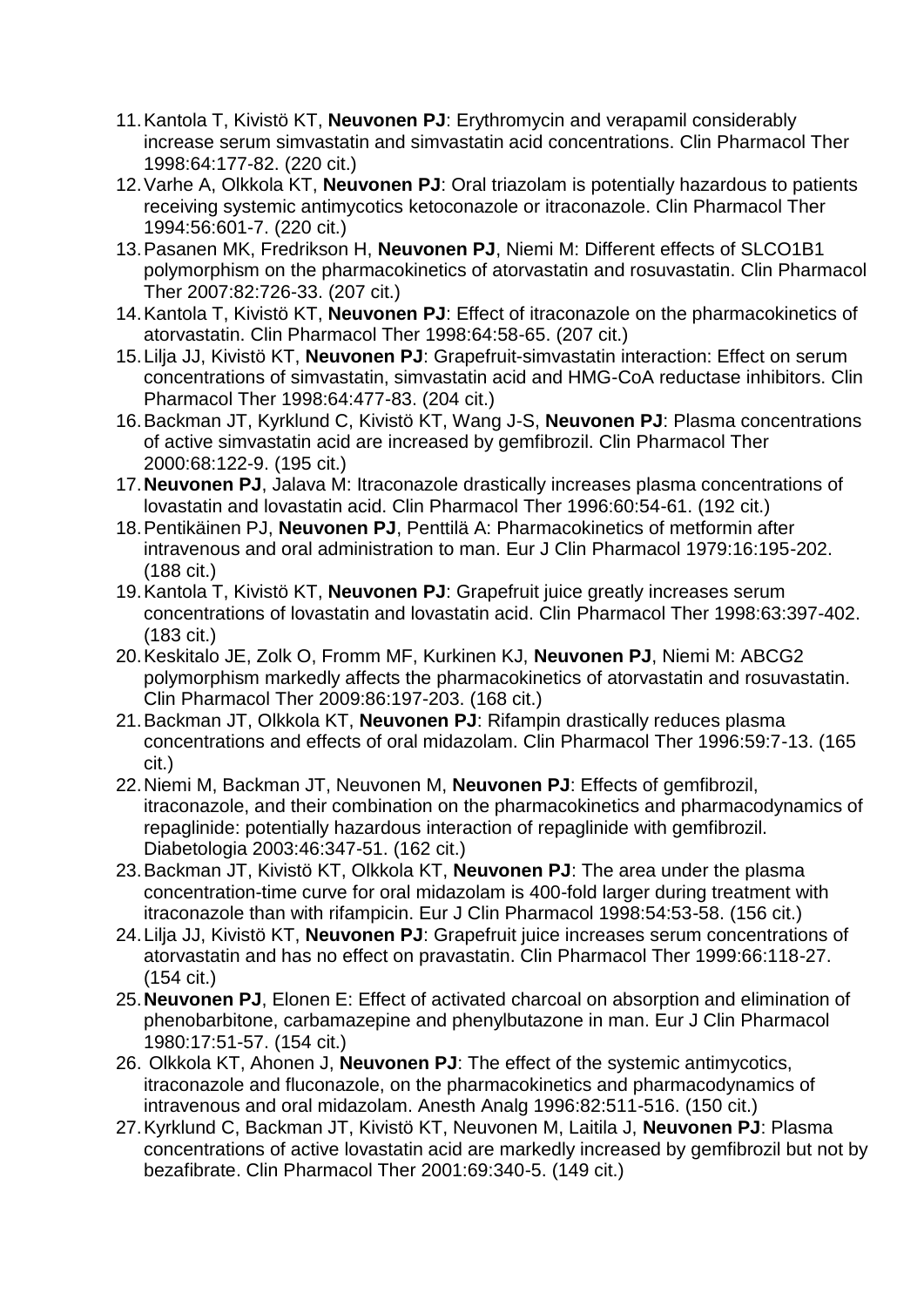- 28.**Neuvonen PJ**, Gothoni G, Hackman R, af Björksten K: Interference of iron with the absorption of tetracyclines in man. Br Med J: 1970:4:532-534. (148 cit.)
- 29.**Neuvonen PJ**, Pohjola-Sintonen S, Tacke U, Vuori E: Five fatal cases of serotonin syndrome after moclobemide-citalopram or moclobemide-clomipramine overdoses. Lancet 1993:342:1419 (141 cit.)
- 30.Kajosaari LI, Niemi M, Neuvonen M, Laitila J, **Neuvonen PJ**, Backman JT: Cyclosporine markedly raises the plasma concentrations of repaglinide. Clin Pharmacol Ther 2005:78:388-399. (138 cit.)
- 31.Niemi M, Pasanen MK, **Neuvonen PJ**: SLCO1B1 polymorphism and sex affect the pharmacokinetics of pravastatin but not fluvastatin. Clin Pharmacol Ther 2006:80:356- 66. (137 cit.)
- 32.Wang J-S, Neuvonen M, Wen X, Backman JT, **Neuvonen PJ**: Gemfibrozil inhibits CYP2C8-mediated cerivastatin metabolism in human liver microsomes. Drug Metabolism and Disposition 2002:30:1352-6. (136 cit.)
- 33.Backman JT, Olkkola KT, Aranko K, Himberg J-J, **Neuvonen PJ**: Dose of midazolam should be reduced during diltiazem and verapamil treatments. Br J Clin Pharm 1994:37;221-225. (135 cit.)
- 34.Niemi M, Leathart JB, Neuvonen M, Backman JT, Daly AK, **Neuvonen PJ**: Polymorphism in CYP2C8 is associated with reduced plasma concentrations of repaglinide. Clin Pharmacol Ther 2003:74:380-7. (128 cit.)
- 35.Kyrklund C, Backman JT, Neuvonen M, **Neuvonen PJ**: Gemfibrozil increases plasma pravastatin concentrations and reduces pravastatin renal clearance. Clin Pharmacol Ther 2003:73:538-44. (128 cit.)
- 36.Kivistö KT, Kantola T, **Neuvonen PJ**: Different effects of itraconazole on the pharmacokinetics of fluvastatin and lovastatin. Br J Clin Pharmacol 1998:46:49-53. (122 cit.)
- 37.Vapaatalo H, Onken D, **Neuvonen PJ**, Westermann E: Stereospecificity in central and circulatory effects of phenylisopropyl-adenosine (PIA). Arzneimittel-Forschung (Drug Res) 1975:25:407-410. (121 cit.)
- 38.**Neuvonen PJ**: Interactions with the absorption of tetracyclines. Drugs 1976:11:45-54. (120 cit.)
- 39.Malm H, Klaukka T, **Neuvonen PJ**: Risks associated with selective serotonin reuptake inhibitors in pregnancy: a register-based study. Obstetrics and Gynecology 2005:106:1289-96. (117 cit.)
- 40.**Neuvonen PJ**, Clinical pharmacokinetics of oral activated charcoal in acute intoxications. Clin Pharmacokinet 1982:7:465-489. (114 cit.)
- 41.Hukkinen SK, Varhe A, Olkkola KT, **Neuvonen PJ**: Effect of grapefruit juice on the bioavailability of triazolam in man. Clin Pharmacol Ther 1995:58:127-131. (112 cit.)
- 42.Wen X, Wang J-S, Backman JT, Kivistö KT, **Neuvonen PJ**: Gemfibrozil is a potent inhibitor of human cytochrome P450 2C9. Drug Metabolism and Disposition 2001:29:1359-1361. (110 cit.)
- 43.Wen X, Wang J-S, Backman JT, Laitila J, **Neuvonen PJ**: Trimethoprim and sulfamethoxazole are selective inhibitors of CYP2C8 and CYP2C9, respectively. Drug Metabolism and Disposition 2002:30:631-635. (108 cit.)
- 44.**Neuvonen PJ**, Backman JT, Niemi M: Pharmacokinetic comparison of the potential over-the-counter statins simvastatin, lovastatin, fluvastatin and atorvastatin. Clinical Pharmacokinetics 2008:47:463-74. (107 cit.)
- 45.Niemi M, Cascorbi I, Timm R, Kroemer HK, **Neuvonen PJ**, Kivistö KT: Glyburide and glimepiride pharmacokinetics in subjects with different CYP2C9 genotypes. Clin Pharmacol Ther 2002:72:326-32. (102 cit.)